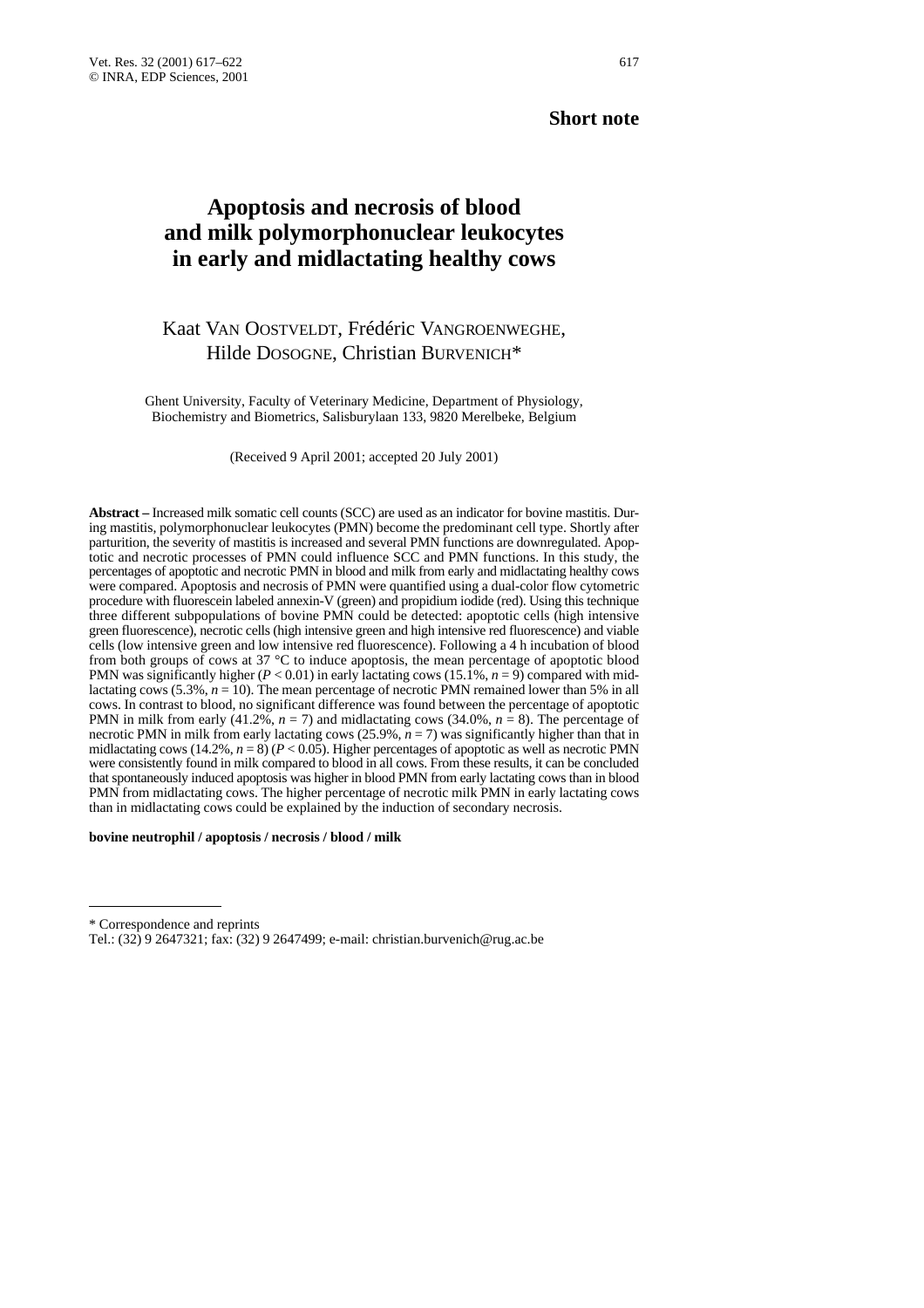**Résumé – Apoptose et nécrose des polynucléaires neutrophiles du sang et du lait de vaches en début et en milieu de lactation.** Le nombre total de cellules somatiques (SCC) du lait est utilisé pour détecter les mammites. Au cours des mammites, le SCC est augmenté et les polynucléaires neutrophiles (PMN) deviennent le type prédominant des cellules. Peu de temps après la parturition, la gravité des mammites est augmentée et plusieurs fonctions des PMN sont diminuées. Les processus apoptotiques et nécrotiques des PMN pourraient influencer les SCC et les fonctions des PMN. Dans cette étude, les pourcentages des PMN apoptotiques et nécrotiques du sang et du lait des vaches au début de lactation et des vaches en milieu de lactation ont été comparés. L'apoptose et la nécrose des PMN ont été mesurées en utilisant une technique de cytométrie en flux par un procédé de double coloration utilisant l' annexine-V marqué par de la fluorescéine (vert) et de l'iodure de propidium (rouge). Par cette technique trois sous-populations différentes de PMN bovins ont pu être détectées: les cellules apoptotiques (intensité élevée de la fluorescence verte), les cellules nécrotiques (intensités élevées des fluorescences rouge et verte) et cellules viables (faible intensité des fluorescences rouge et verte). Le sang des vaches en début de lactation et en milieu de lactation a été incubé in vitro pendant 4 h à 37 °C pour induire l'apoptose. Après cette incubation, le pourcentage moyen des PMN apoptotiques du sang était sensiblement plus élévé (*P* < 0,01) chez les vaches en début de lactation  $(15,1\%, n=9)$  que chez les vaches en milieu de lactation  $(5,3\%, n=10)$ . Cependant, le pourcentage moyen des PMN nécrotiques est resté en dessous de 5 %. Contrairement au sang, aucune différence n'a été trouvée entre le pourcentage des PMN apoptotiques du lait des vaches au début de lactation (41,2 %, *n* = 7) et celui des vaches en milieu de lactation (34,0 %, *n* = 8). Le pourcentage des PMN nécrotiques du lait des vaches en début de lactation (25,9 %, *n* = 7) était significativement plus élévé que le pourcentage des PMN nécrotiques des vaches en milieu de lactation (14,2 %,  $n = 8$ ) ( $P < 0.05$ ). De façon générale, les pourcentages des PMN apoptotiques et des PMN nécrotiques étaient plus élévés dans le lait que dans le sang chez toutes les vaches. On peut conclure que l'apoptose spontanée était plus élévée dans les PMN du sang des vaches en début de lactation que dans les PMN du sang des vaches en milieu de lactation. Le pourcentage des PMN nécrotiques plus élévé dans le lait des vaches au début de lactation que dans celui des vaches en milieu de lactation peut être expliqué par l'induction d'une nécrose secondaire.

#### **neutrophile bovin / apoptose / nécrose / sang / lait**

#### **1. INTRODUCTION**

In healthy animals, production and removal of polymorphonuclear leukocytes (PMN) is tightly regulated, which keeps their numbers in blood, milk and tissues constant. The life cycle of bovine PMN is brief. In humans, PMN maturation in the bone marrow requires 10 to 14 days [1]. After maturation, PMN may be stored for a few additional days. The mature PMN leave the hematopoietic compartment of the bone marrow and enters the vascular sinus by traveling in migration channels through endothelial cells. The PMN circulate briefly in the blood stream (circulating pool, halflife of 8.9 h), attach to the vascular endothelium (marginal pool), leave the blood stream by diapedesis between endothelial cells and mammary epithelium, and enter the mammary gland where they function as phagocytes for 1-2 days. PMN form the first line of immunological defence against bacteria invading the bovine mammary gland. Older PMN are removed by macrophages as they undergo apoptosis without inducing an inflammatory response.

Sládek and Ryšánek [16] were the first to show that bovine PMN are phagocytosed by macrophages in the mammary gland of heifers. In contrast, necrosis can lead to an inflammatory reaction because of the release of the cellular content into the surrounding tissue. Apoptotic PMN have decreased cell activity [22]. In the blood stream, apoptotic or necrotic PMN are seldomly observed. Apoptosis occurs specifically in the bone marrow and at the tissue level [3]. However, PMN may be activated in the circulation for an accelerated apoptotic cell death in the tissues. Besides machine milking twice a day, apoptosis of PMN regulates the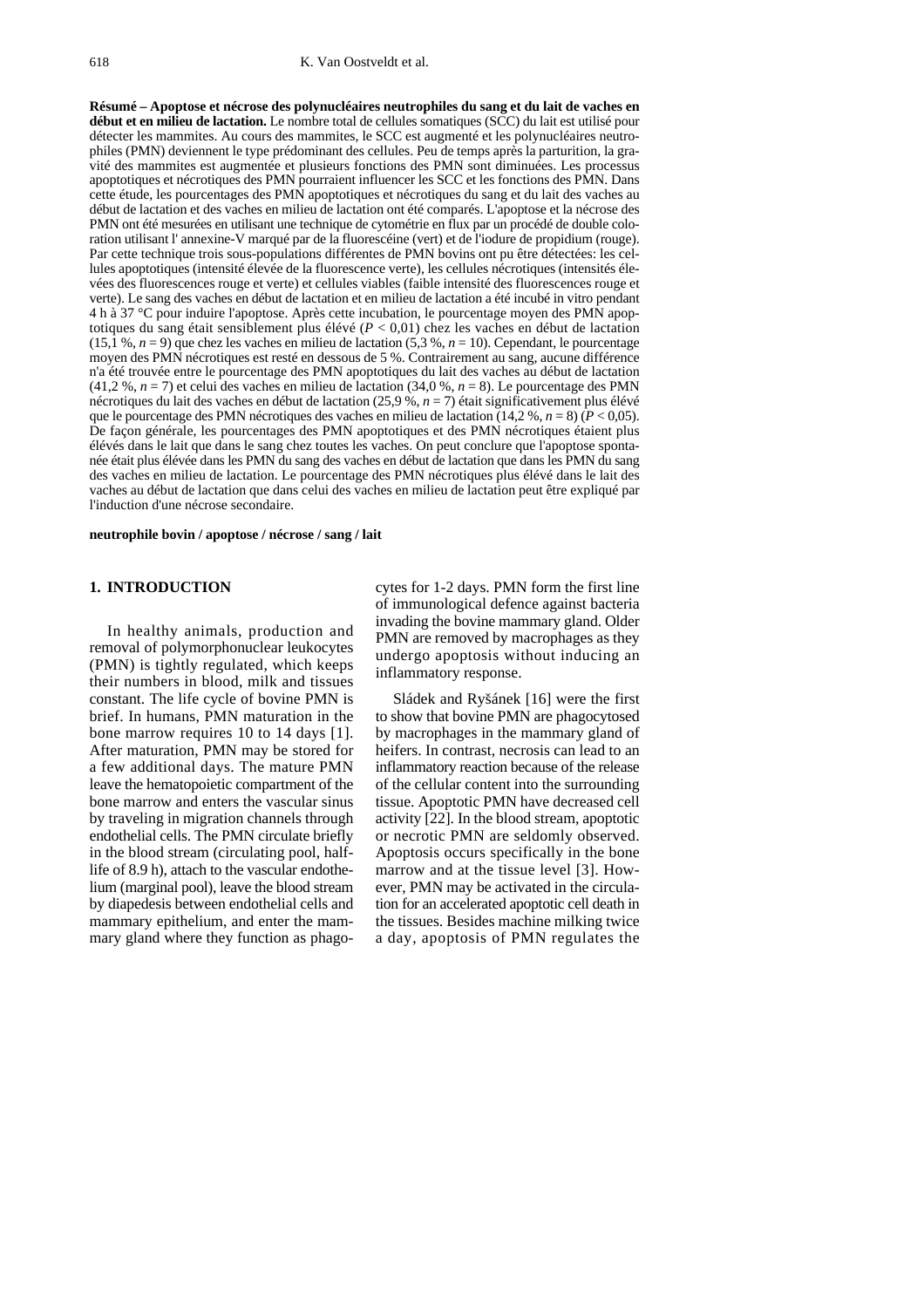clearance of PMN from the inflammatory site, and is thereby an important aspect in controlling the inflammatory response of the bovine mammary gland.

Increased somatic cell count (SCC) of milk is now used as a parameter to determine mastitis. The cells in normal milk consist of lymphocytes, PMN, macrophages and epithelial cells [8]. In infected mammary glands PMN are the predominant cell type. Earlier studies have shown that SCC prior to infection determines the sensitivity and severity of mastitis in lactating cows [4, 21]. The protective effect of a high SCC against mastitis pathogens is well known [15]. Shortly after parturition, several PMN functions are downregulated and the severity of mastitis is increased [2,5]. At present, it is still unclear whether apoptosis could determine the SCC and the defence capacity of the mammary gland. It is most likely that apoptotic processes in the milk could influence cell functions and SCC because apoptotic PMN are removed by macrophages. In this study, the percentages of necrotic and apoptotic PMN in blood and milk were compared in early and midlactating cows.

#### **2. MATERIALS AND METHODS**

#### **2.1. Animals**

Clinically healthy Holstein dairy cows in their 2nd to 6th lactation were selected from the Ghent University dairy herd (Biocentrum Agri-Vet, Melle, Belgium). All cows were free from intramammary infections. Mean milk somatic cell count from each quarters were determined to be < 100,000 cells/mL. For the flow cytometric analysis, blood and composite milk samples of two groups of lactating cows were taken: 9 early lactating cows  $(13 \pm 6 \text{ days})$ after parturition) and 10 midlactating cows  $(170 \pm 26$  days after parturition).

#### **2.2. Blood sampling**

Blood was collected from the jugular vein by venipuncture in vacutainer tubes containing 125 I.U. heparin as anticoagulant (Laboratoire EGA, Nogent-Le-Roi, France). Smears were prepared from whole blood and stained with Hemacolor (Merck, Darmstadt, Germany). Differential microscopic counts were determined by counting 100 cells. During the selection of the animals, cows with eosinophil counts greater than 10% were excluded.

#### **2.3. Apoptosis and necrosis in blood PMN**

As apoptosis does not occur in circulation, 100 µL blood from early and midlactating cows was incubated in vitro for 4 h at 37 °C to induce apoptosis. PMN were labeled with fluorescein isothiocyanate (FITC)-annexin-V (dilution 1/100; Boehringer Mannheim GmbH, Mannheim, Germany) and cellular DNA was stained using propidium iodide (PI) (final concentration of 1 µg/mL, Sigma Chemical Co., St Louis, MO, USA) in the presence of  $Ca^{2+}$ rich medium (10 mM Hepes/NaOH, pH 7.4, 140 mM NaCl,  $2.5$  mM CaCl<sub>2</sub>) as previously described [19]. Erythrocytes were lysed with 600 µL formic acid (1.4 mg/mL). The remaining leukocytes were stabilized with  $265 \mu L$  of buffer  $(6.0 \text{ g}$  sodium carbonate, 14.5 g sodium chloride, 31.3 g sodium sulphate/L). Apoptosis and necrosis was then determined according to Van Oostveldt et al. [19].

#### **2.4. Apoptosis and necrosis in milk PMN**

Apoptosis of milk cells was quantified on freshly isolated cells without prior induction of apoptosis. Milk samples (1.5 mL) were added to 3.5 mL phosphate buffered saline (PBS) and centrifuged during 10 min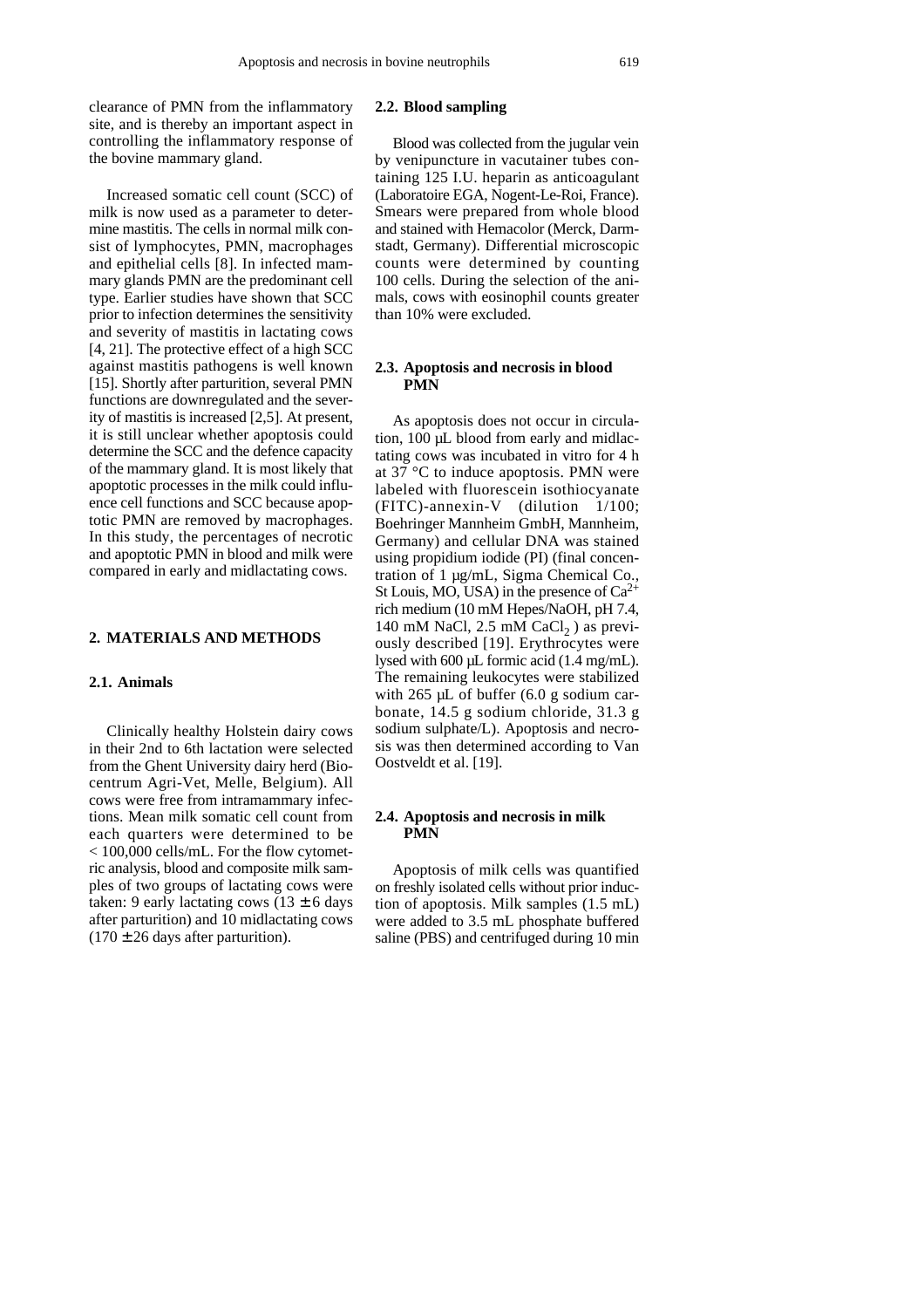at  $180 \times g$ . The fat was removed, the supernatant was discarded and the tubes were kept upside down until they were carefully cleaned with a cotton swab to remove fat adhering to the test tube wall. The pellet was resuspended in 50 µL PBS. PMN were labeled by adding 50 µL of FITC-annexin-V (dilution 1/50) and PI (final concentration of 1  $\mu$ g/mL) in the presence of Ca<sup>2+</sup> rich medium as described above.

#### **2.5. Flow cytometry**

A FACScan flow cytometer (Becton Dickinson, Immunocytometry Systems, San José, CA, USA) was used in all the experiments. Linear amplification of the forward scatter (FS) and side scatter (SS) light signals was set with logarithmic amplification of the fluorescence signals. The 488 nm excitation wavelength was used. For each sample, at least 1000 PMN were acquired. PMN were selected for analysis by gating on the FS and SS dot plot. FITC and PI fluorescence was measured through 530/30 and 585/42 band pass filters, respectively. Compensation for  $\text{FITC} - \% \text{ PI}$  and  $\text{PI} - \% \text{ FITC}$ was 2.0 and 36.2%, respectively. Data were acquired and processed using CELL Quest software (Becton Dickinson).

#### **2.6. Statistical analysis**

All statistical procedures, means, standard deviations and standard errors of the means were computed using statistical software (Statistix $\mathscr{B}$  NH Analytical Software, Tallahassee, FL, USA) according to Snedecor and Cochran [18]. Results are expressed as means plus or minus standard error of the means. Normality was tested using the Wilk-Shapiro test. Statistical analysis was carried out using the Kruskal Wallis nonparametric test for pairwise comparison of means with cows as the randomized factor. Statistical significance was accepted at *P* < 0.05, *P* < 0.01 and *P* < 0.001.

#### **3. RESULTS**

#### **3.1. Apoptosis and necrosis in blood PMN**

Following a 4 h incubation of blood, no differences in the percentage of necrotic blood PMN of early (3.2%) and midlactating cows (4.3%) were observed. The mean percentage of apoptotic blood PMN was 15.1% in early lactating cows compared to 5.3% in midlactating cows. A significant difference between both groups was observed (*P* < 0.01) (Tab. I).

| Statistical significance |
|--------------------------|
|                          |
| P < 0.01                 |
| $NS^*$                   |
|                          |
| $NS^*$                   |
| P < 0.05                 |
|                          |

**Table I.** Percentages of apoptotic and necrotic PMN in blood following a 4h in vitro incubation at 37 °C and milk of early and midlactating cows. Data are means  $\pm$  SEM.

 $*$  NS = not significant.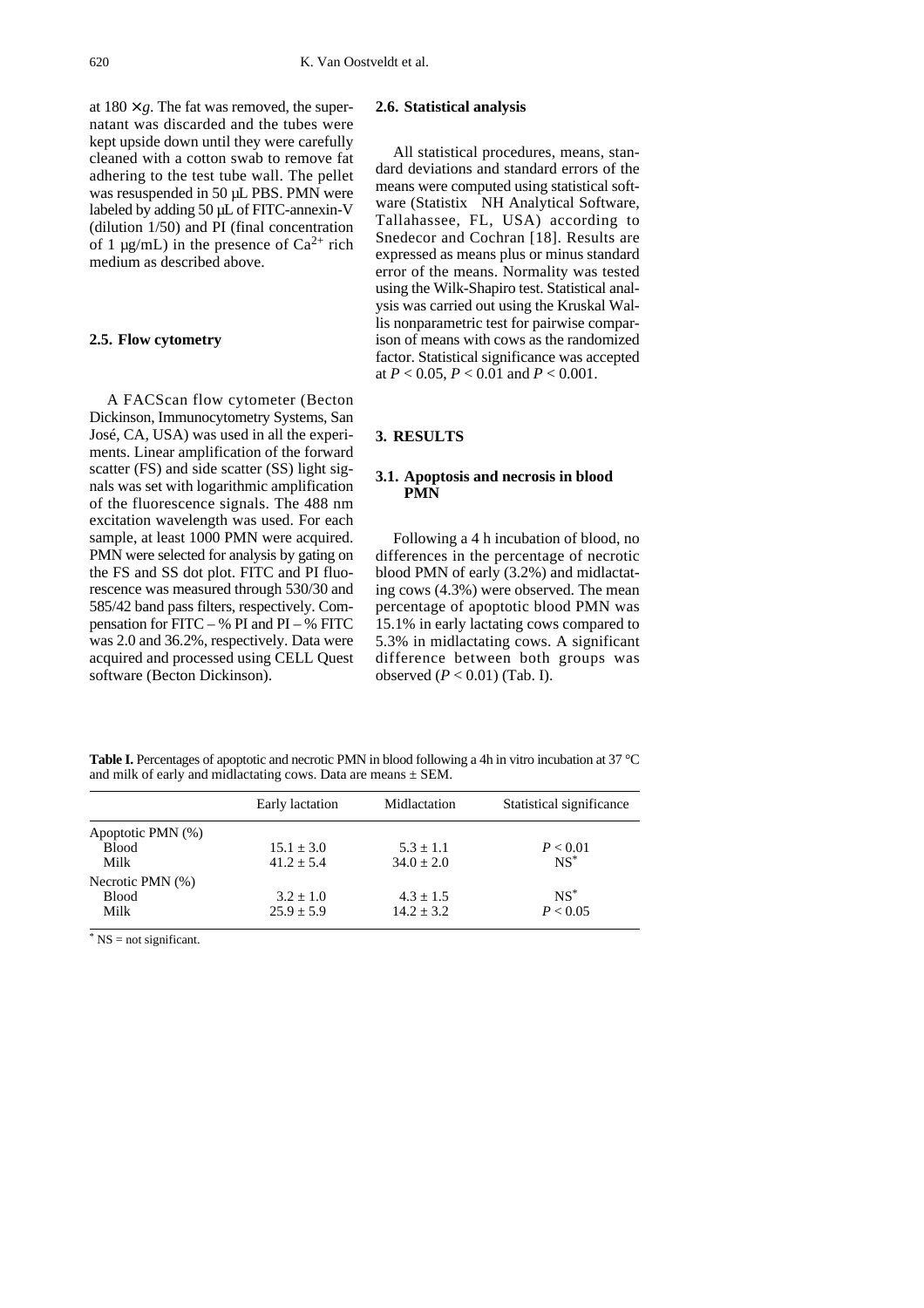#### **3.2. Apoptosis and necrosis in milk PMN**

A higher percentage of necrotic and apoptotic PMN could be detected in milk than in blood. The percentage of necrotic PMN in milk from early lactating cows (25.9%) was significantly ( $P < 0.05$ ) higher than the percentage of necrotic PMN from midlactating cows (14.2%). The percentage of apoptotic PMN in milk was significantly higher compared to blood. However, there was no difference between the percentage of apoptotic PMN in milk from early lactating cows (41.2%) and midlactating cows (34.0%) (Tab. I).

#### **4. DISCUSSION**

Apoptosis is characterized by typical morphological features. In this study, the expression of the phospholipid phosphatidyl serine on the outer membrane of blood and milk PMN was determined with annexin-V as one of the early features of apoptosis. Earlier studies have confirmed that phosphatidyl serine expression on bovine PMN is correlated with other morphological features of apoptosis such as chromatin condensation and a picnotic nucleus (Van Oostveldt et al., unpublished results).

Spontaneously induced apoptosis was higher in blood PMN from early lactating cows than in blood PMN from midlactating cows. This suggests that blood PMN shortly after parturition are more activated for apoptosis. Apoptotic PMN have decreased functions [22]. Increased PMN apoptosis could therefore explain the decreased blood PMN functions, such as diapedesis and respiratory burst activity, shortly after parturition.

We observed a much higher percentage of apoptotic PMN in milk than in circulation. Diapedesis of blood PMN through the blood-milk barrier induced PMN apoptosis [20]. Apoptotic processes in the mammary gland could explain the fact that PMN functions of milk PMN are decreased compared to blood PMN. Many previous studies have shown that the functions of milk PMN are decreased compared to blood PMN [6-8,10- 11]. In vitro diapedesis of bovine PMN through a monolayer of isolated mammary gland epithelial cells induced a decreased phagocytosis and respiratory burst capacity of PMN [17]. Apoptosis of PMN following diapedesis could explain this phenomenon. Indeed, Whyte et al. [22] have shown that human apoptotic PMN have decreased cell functions. Cell spreading, chemotaxis, phagocytosis, production of myeloperoxidase and the release of superoxide radicals following zymosan stimulation are decreased in a PMN population with an increased percentage of apoptotic PMN [22]. Our findings therefore suggest that apoptosis is induced by in vivo PMN migration into the mammary gland, thereby contributing to a decreased milk cell function.

The percentage of apoptotic PMN in milk was not significantly different between early and midlactating cows. This might be due to the fact that a part of the apoptotic PMN that have ingested fat globules might be removed during the isolation procedure together with the fat layer following the centrifugation of the milk samples. However, the removal of milk fat is generally accepted to be essential before flow cytometric analysis of milk cells [9,12]. The percentage of necrotic PMN in milk was significantly higher in early lactating cows. A possible explanation is that necrosis of milk PMN is in fact a secondary necrosis following apoptosis. If apoptotic cells are not phagocytosed by macrophages they eventually die through secondary necrosis [13,14]. This could explain why different levels of spontaneously induced apoptotic blood PMN in both groups were not reflected in different levels of apoptotic milk PMN.

In conclusion, spontaneously induced apoptosis was higher in blood PMN from early lactating cows than in blood PMN from midlactating cows. Whereas apoptosis of milk PMN was similar, the percentage